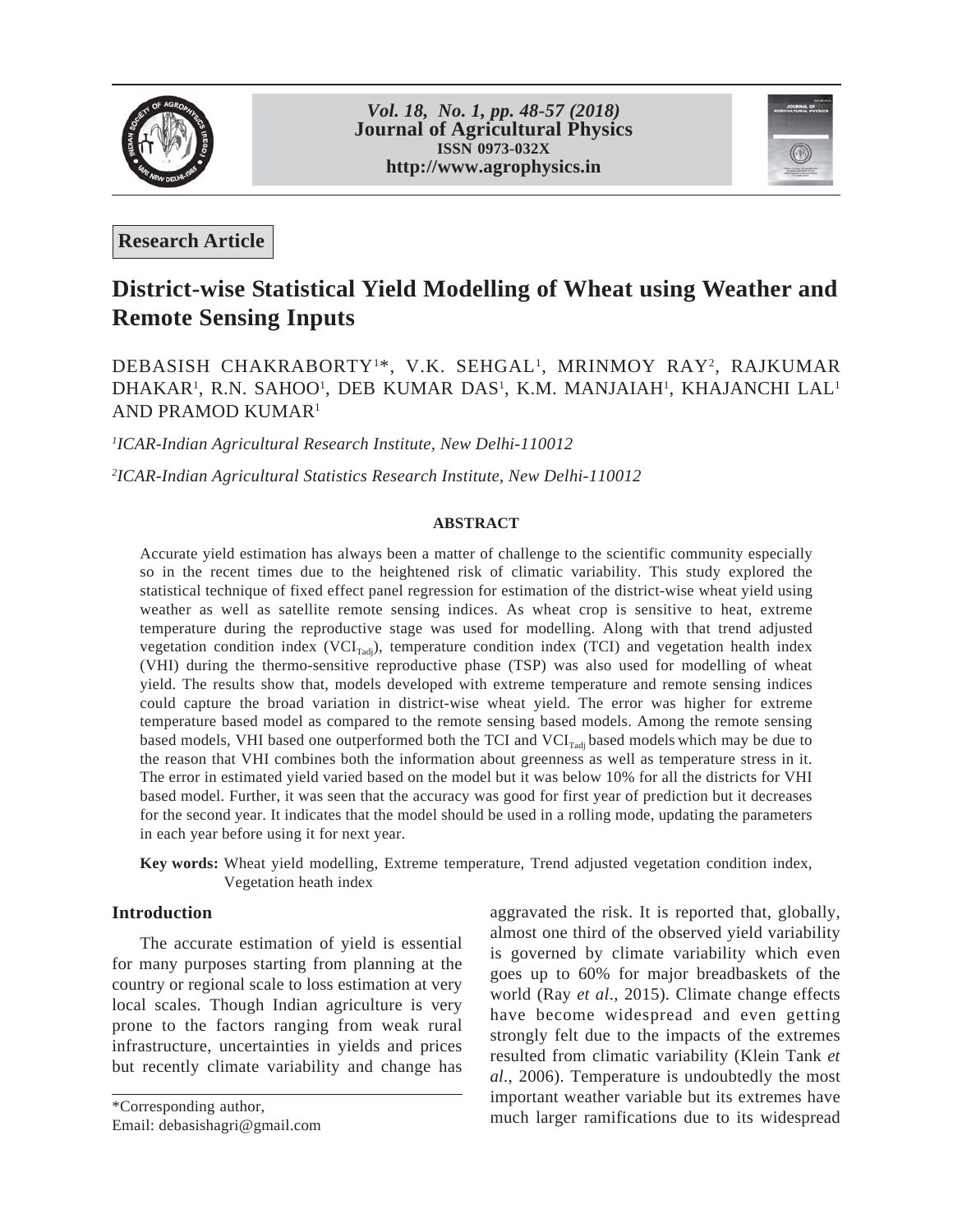impact on different sectors starting from environment, agriculture, livestock and above all, the lives of human being (Azhar *et al*., 2014). Extreme temperatures often influence the physiological mechanisms of plants through influencing their transpiration rate, stomata opening and closing mechanisms, photosynthesis, respiration rate (Ayeneh *et al*., 2002) and if coincided with the reproductive phase, may lead to severe damage of reproductive organs like pollen grains (Saini and Aspinall, 1982) hampering grain setting and its filling (Wardlaw and Moncur, 1995), leading to early senescence (Lobell *et al*., 2012; Duncan *et al*., 2015), ultimately incurring economic losses to farmers. Klein Tank *et al*. (2006) has shown that the warm days are increasing at a very sharper rate over the central and southern Asia, including India.

Though all crops are affected by the climatic variability but there remains a large variation in their specific sensitivity. Ray *et al*. (2015) found that yield variability of 79% of wheat harvesting region was explained by climate variability while it was 70%, 67% and 53% for maize, soybean and rice respectively indicating wheat is more vulnerable crop compared to others. Wheat, the most important support to the food security over the globe, which is harvested in more than 220 M ha of land and with over 700 Mt of production (FAO), also remains at the centre of the discussion due to its sensitivity to the heat (Duncan *et al*., 2015; Lobell *et al*., 2012). Wheat is a cool temperature loving crop and it is sensitive to heat especially during its reproductive growth stage (Tashiro and Wardlaw 1989). It has become quite common world over where the crop is grown being affected by extreme high temperature events incurring penalty in the form of yield loss (Asseng *et al*., 2015; Liu *et al*., 2016; Lobell *et al*., 2012).

Considering the importance of climatic variables on crop yield, it becomes imperative to understand the quantitative relationship between the two. These relationships are usually explored in two ways, statistical models based on regression (Lobell and Burke, 2009; Lobell *et al*., 2012; Duncan *et al*., 2015) and using process based crop simulation models (Asseng *et al*., 2015). The statistical models are developed using the statistical relationship between historical data of crop production and weather parameters. There are three common types of techniques for statistical modelling in the literature: solely based on time series data of a single point or area (time series methods), based on time and space variations (panel methods), and based only on variations in space (cross-section methods). Timeseries models are having advantages for capturing the behaviour of a specific area. In case of panel and cross-section methods common parameter values are assumed for all locations. But particularly the cross-section methods are prone to errors from omitted variables such as soil parameters, fertilizer inputs etc. which have large spatial variability. On the other hand, time-series models are often data limited whereas panel and cross-section methods can aggregate data from multiple sites (Lobell and Burke, 2009). There are several advantages of the statistical models like limited dependence on data for field calibration, and assessment of model uncertainties in a transparent manner (Lobell and Burke, 2009). As for example, if a model is unable to properly represent crop yield responses to climate, it will be reflected by the low value of coefficient of determination  $(R^2)$  between the modelled and observed variables, as well as the confidence interval around model coefficients and predictions will be large. Although process-based models could in theory be accompanied with similar statistics, in practice they rarely are.

On the other hand, now a days, satellite image is increasingly being used for different applications in the agricultural sector. The change in green biomass of the crops within the duration of crop growth cycle has been successfully investigated using Normalized Difference Vegetation Index (NDVI). The satellite-based vegetation health (VH) indices, which include the vegetation condition index (VCI), the temperature condition index (TCI) and the vegetation health index (VHI) (Kogan, 1990; Unganai and Kogan, 1998; Kogan *et al*., 2016), have been developed which not only overcome the limitations of NDVI for large area spatial applications but also segregates the effect of weather and ecosystem in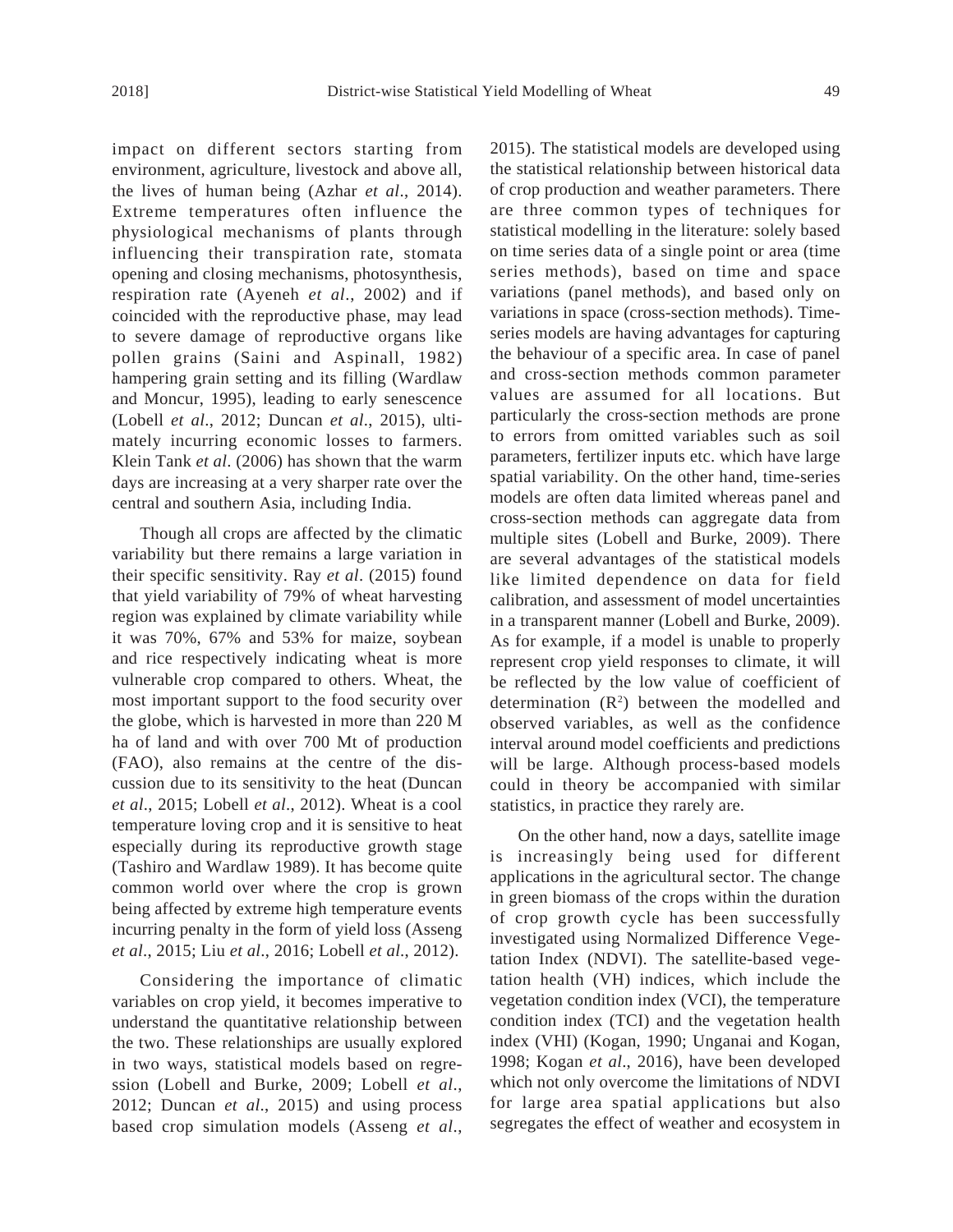it. The VCI concept was designed to extract the weather component from NDVI values (Kogan, 1990). Hence, this study was structured with two main objectives firstly, to model the district-wise wheat yield based on extreme temperature and secondly, models were developed using different satellite remote sensing based vegetation health indices. Further the developed models were compared using different statistical techniques.

# **Material and Methods**

#### *Datasets*

The high resolution daily gridded temperature data developed by India Meteorological Department (IMD) was used for the analysis. Maximum (day) and minimum (night) temperature from 395 quality controlled station was used by IMD for developing the data set (Srivastava *et al*., 2009). Interpolation of the station temperature data into  $1^{\circ}$  latitude  $\times$   $1^{\circ}$ longitude grids was carried out using a modified version of the Shepard's angular distance weighting algorithm. The developers of the dataset have compared it with high resolution datasets before successfully applying it for deriving temperature related parameters such as cold and heat waves, temperature anomalies over India (Srivastava *et al*., 2009; Ratnam *et al*., 2016).

National Oceanic and Atmospheric Administration's (NOAA) Centre for Satellite Applications and Research (STAR) have developed Global and Regional Vegetation Health (VH) which is a NOAA/NESDIS system estimating vegetation health, moisture condition, thermal condition and their products. It contains Vegetation Health Indices (VHI) derived from the radiance observed by the Advanced Very High Resolution Radiometer (AVHRR) onboard afternoon polar-orbiting satellites: the NOAA-7, 9, 11, 14, 16, 18 and 19 and VIIRS from Soumi-NPP satellite. Jiang *et al*. (2008) have employed the adjusted cumulative distribution function (ACDF) method based algorithm to rectify the discontinuities and biases in the time series of global smoothed NDVI (SMN) due to sensor degradation, orbital drift [equator crossing time (ECT)], and differences from instrument to instrument in band response functions. The System contains the following vegetation health indices and products: No noise Normalized Difference Vegetation Index (SMN), No noise Brightness Temperature (SMT), Vegetation Condition index (VCI), Temperature Condition index (TCI), Vegetation Health index (VHI), Soil Saturation index (SSI), Fire risk index (FRI); products - Drought, Malaria, Vegetation health, Ecosystems, Land sensitivity to ENSO.

This study utilized the district level area, production and yield data of wheat crop from three major wheat growing districts of Rajasthan namely Ganganagar, Hanuamagarh and Alwar. The datasets available at the website of Directorate of Economics and Statistics, Department of Agriculture, Cooperation and Farmers Welfare, Ministry of Agriculture and Farmers Welfare, Government of India is used. In case of Ganganagar and Alwar districts, the yield time series was of 33 years (1982-83 to 2015-16) while for Hanumangarh district it was of 21 years duration (1995-96 to 2015-16).

# *Processing of the datasets*

Extreme day temperature was calculated from the time series of daily maximum temperatures for each gird. Extreme temperatures were regarded as the values which fall above the 90<sup>th</sup> percentile for a particular day and location/grid as described by the Expert Team for Climate Change Detection and Indices (Klein Tank *et al*., 2009; Sen Roy, 2009; Seneviratne *et al*., 2014). Extreme warm days (ExWD) were considered as those days which are above the  $90<sup>th</sup>$  percentile threshold value of the reference period, i.e. 1961- 1992.

The open source software TIMESAT was used to estimate the vegetation phenology for the study area using time series of NDVI (Jonsson and Eklundh 2002; Jönsson and Eklundh 2003, 2004). The NDVI time series of both the products was fitted with Savitzky- Golay (SG) (Sehgal *et al*., 2011; Chakraborty *et al*., 2014) to each time series on a pixel to pixel basis with an adaptive upper envelope to account for negatively biased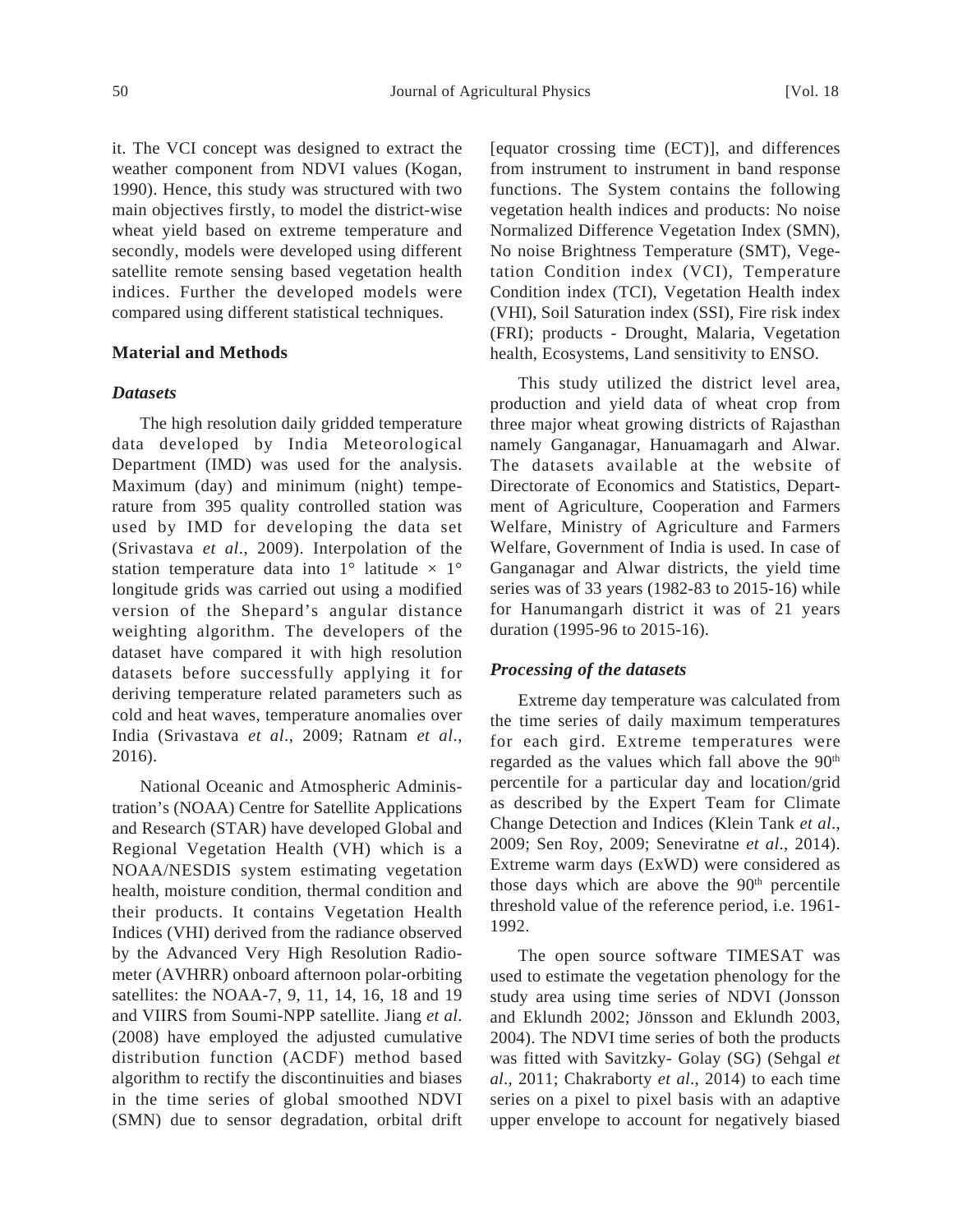noise such as cloud. The details can be found in Chakraborty *et al*., (2018). From the processed NDVI profile we defined start of the season (SOS) in each year as the point when the fitted curve reaches 10% of its maximum amplitude for that year (Lobell *et al*., 2012); end of the seasons (EOS) is defined as the equivalent point on the declining portion of the function. Length of the season (LOS) was computed for each year as the number of days between SOS and EOS.

The period of maximum NDVI/EVI has been shown to correspond to heading date in cereal crops (Sakamoto *et al*., 2005). In terms of the satellite derived phenology matrices it corresponds to the mid of the season (MOS). Teixeira *et al*. (2013) found that a 30 day period around the reproductive crop development phase represented the thermo-sensitive period (TSP) and captured extreme heat impacts on crop yield. A 30 day period post MOS was taken to represent the TSP (Duncan *et al*., 2015). A cumulative sum or integration of vegetation index (VI) values  $(IntNDVI<sub>TSP</sub>)$  and maximum VI values are used commonly as surrogate measures of vegetation productivity and crop yield (Rembold *et al*., 2013; Duncan *et al*., 2015). The time integrated NDVI was computed for the duration of TSP in each pixel using the phenology derived MOS. The dominating MOS among the pixels of a district was considered as the district-wise MOS.

Trend adjusted VCI (VCI $_{\text{radj}}$ ) which is calculated after detrending/normalizing the NDVI time series i.e. removing the technology component, has been found to be more effective (Dhakar *et al.*, 2013). In this study we have used  $VCI_{\text{radi}}$ , Temperature condition index (TCI) which is described by Unganai and Kogan (1998) and Vegetation Health Index (VHI) (Kogan *et al*., 2016). VHI was calculated as:

$$
VHI = a \times VCI_{\text{radj}} + (1 - a) \times TCI \qquad \qquad \dots (1)
$$

where "a" is a coefficient quantifying a share of  $\text{VCI}_{\text{radi}}$  and TCI contribution in the VHI. Since this share is generally not known for a specific location and time of the year, it is assumed that VCI and TCI contributions are equal  $(a=0.5)$ . But in this study we had the district-wise value of VCI, TCI and the de-trended yield time series. Hence, we have varied the value of "a" parameter of the above equation from 0.1 to 0.9 to generate different VHI value. These values were then correlated with the de-trended district yields. Based on the maximum coefficient of determination between the relationship of de-trended district level yield and VHI, the value of "a" parameter was found to be 0.7 for the Ganganagar and Hanumangarh districts and 0.6 for Alwar district.

# *Statistical modelling of yield*

The identification of proper effects of weather in time series datasets of yield also needs to account for the impacts of other factors especially if they are not correlated to the weather variables (Lobell *et al*., 2011). As in the time series data of yield generally there is presence of positive trend which needs to be normalized before understanding impact of any factor on yield; otherwise the relation may be biased due to the common trends. But many a times it is also better to include the time trend in the model itself (Lobell and Burke, 2009). Here, in the regression we have included district-specific quadratic time trends. Hence the model estimates for weather effects rely on year-to-year variations in weather and yields, and not common trends. In some cases, districts do exhibited highly nonlinear trends, with sudden jumps in the data, which means that a quadratic time trend would poorly fit the data. We have used a model similar to that of Lobell *et al*. (2011) as given below:

$$
Y_{i,t} = c_i + b_{1t} * year + b_{2t} * year^{2} + d_{1i} * year + d_{2i} * year + \beta X_{i,t} + \varepsilon_{i,t} \qquad ...(2)
$$

Where,  $C_i$  is a district fixed effect,  $b_{1t}$  is the linear time trend,  $b_{2t}$  is the quadratic time trend,  $d_{1i}$  is the district -specific linear time trend,  $d_{2i}$  is the district specific quadratic time trend, ® is a vector of coefficients and X is a vector of variables. The fixed effects model has the advantage of accounting for time-invariant country differences (e.g. irrigation facility, soil quality, specific management practices etc.), thereby removing biases due to the omitted variables. The district-specific time trends also capture differential rates of progress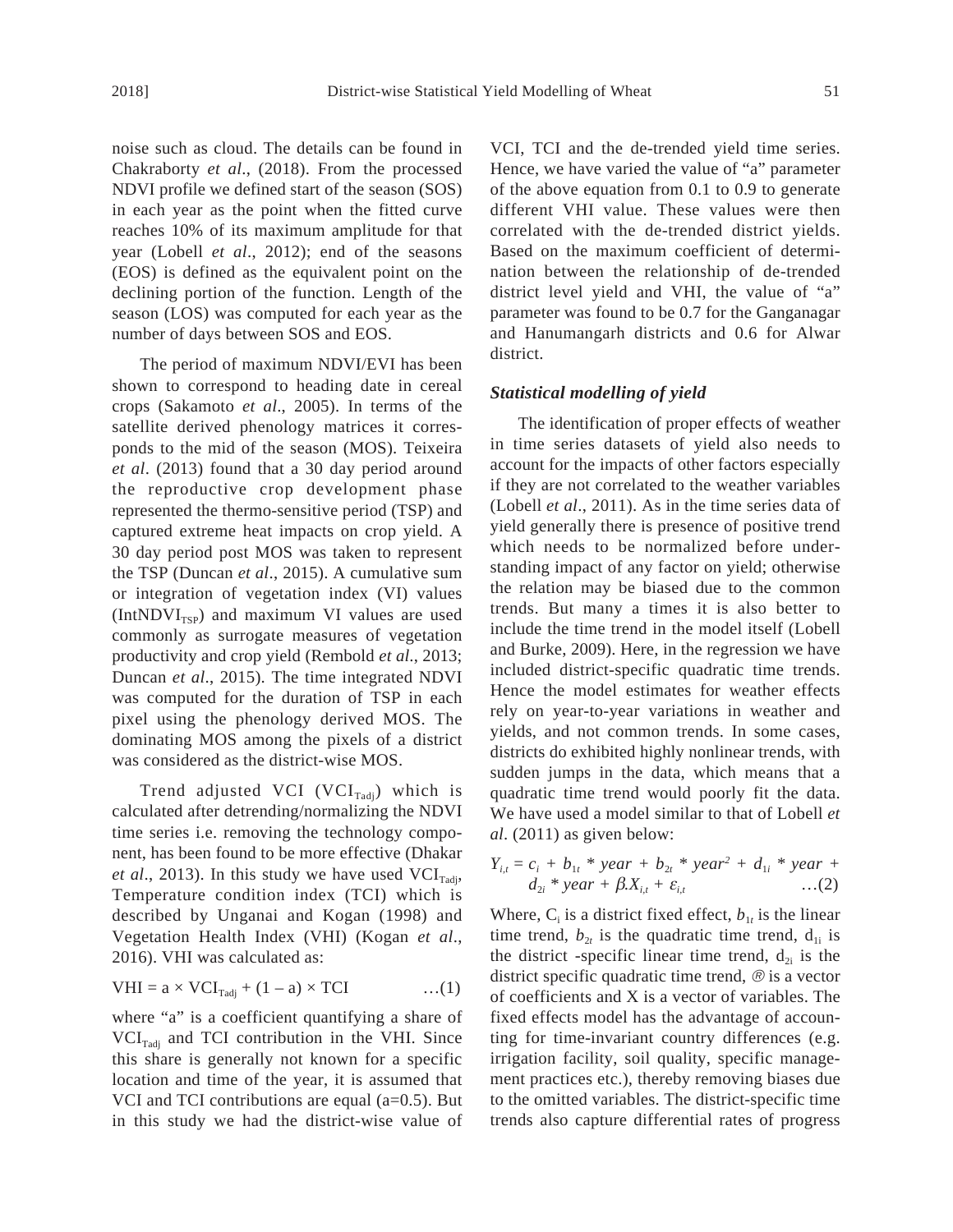among them. In panel models, fixed effects (i.e. district-wise dummy variables) were used to control those variables which are not included in the regression models and which can explain the differences among the locations. This is a crucial advantage over the cross-sectional regression models (Lobell *et al*., 2011).

## *Software used*

All the analysis and mapping was carried out using open source R software and it's IDE R-Studio (R Core Team, 2017; R Studio Team, 2015). We have used the "Raster" package for handling all the raster datasets of temperature, rainfall as well as satellite remote sensing datasets (Hijmans, 2015). The "plm" package was used for panel regression.

# **Results and Discussion**

The district wise yield was modelled using panel regression with fixed effects. The fixed effect was assigned at district scale. The model was developed using extreme warm days as well as different remote sensing derived vegetation indices ( $VCI_{\text{rad}}$ , TCI and VHI) as independent variables. It can be seen that all the four variables could capture the broad variation in district level wheat yield over time (Table 1 and Figures 1, 2, 3). Though the value of coefficient of determination is very high and almost similar for all the four variables, but the value of residual standard error show the difference among the models for different districts. The residual standard error value for the model of extreme temperature is 0.30 while it is 0.23, 0.25 and 0.19 for  $\text{VCI}_{\text{Tadi}}$ , TCI and VHI based models, respectively. Though the F-statistic is significant for all the models indicating that all the selected variables could capture the yield variation, but its value also show the strength of the model. The results of root mean square error (RMSE) and normalized RMSE are also shown in table 1. The RMSE of wheat yield for Ganganagar, Hanumangarh and Alwar districts are 0.30 (nRMSE: 0.10), 0.19 (nRMSE: 0.06) and 0.31 (nRMSE: 0.10), respectively for extreme temperature based model. For  $\text{VCI}_{\text{radi}}$  based model the RMSE are 0.24 (nRMSE: 0.08), 0.17 (nRMSE: 0.05) and 0.21 (nRMSE: 0.07) corresponding to Ganganagar, Hanumangarh and Alwar districts. For VHI based model the RMSE are 0.21 (nRMSE: 0.07), 0.12 (nRMSE: 0.04) and 0.18 (nRMSE: 0.07) for the three districts. Almost in all the cases the RMSE and nRMSE was higher for TCI based models. If we consider all the districts together, the RMSE for different models are 0.28 (nRMSE: 0.094), 0.21 (nRMSE: 0.07), 0.23 (nRMSE: 0.08) and 0.18 (nRMSE: 0.06) for

**Table 1.** Statistical parameters of the panel regression model for wheat yield using different variables for three districts of Rajasthan

| Parameters              |             | Extreme<br>temperature | <b>VCI</b> | <b>TCI</b> | <b>VHI</b> |
|-------------------------|-------------|------------------------|------------|------------|------------|
| Residual standard error |             | 0.30                   | 0.23       | 0.25       | 0.19       |
| Multiple R-squared      |             | 0.9914                 | 0.9952     | 0.994      | 0.9966     |
| Adjusted R-squared      |             | 0.9903                 | 0.9946     | 0.9933     | 0.9962     |
| F-statistic             |             | 892 ***                | 1591***    | 1285***    | 2278 ***   |
| <b>Overall RMSE</b>     | <b>RMSE</b> | 0.28                   | 0.21       | 0.23       | 0.18       |
|                         | nRMSE       | 0.094                  | 0.07       | 0.08       | 0.06       |
| Ganganagar              | <b>RMSE</b> | 0.30                   | 0.24       | 0.30       | 0.21       |
|                         | nRMSE       | 0.10                   | 0.08       | 0.10       | 0.07       |
| Hanumangarh             | <b>RMSE</b> | 0.19                   | 0.17       | 0.19       | 0.12       |
|                         | nRMSE       | 0.06                   | 0.05       | 0.06       | 0.04       |
| Alwar                   | <b>RMSE</b> | 0.31                   | 0.21       | 0.19       | 0.18       |
|                         | nRMSE       | 0.10                   | 0.07       | 0.06       | 0.07       |

\*\*\* indicates significant at p<0.01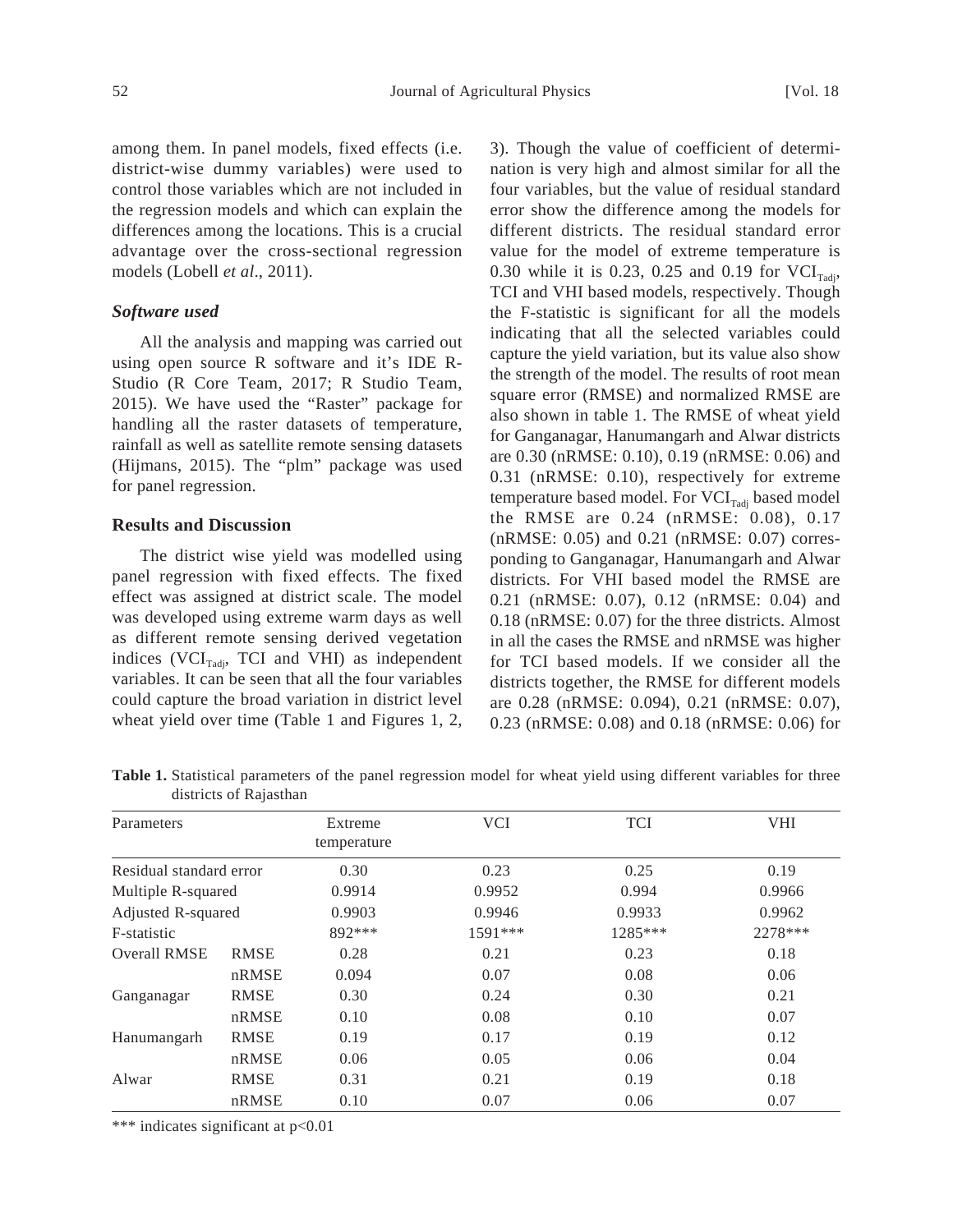

**Fig. 1.** Panel regression yield models for three districts of Rajasthan using extreme warm days as independent variable

extreme temperature, VCI<sub>Tadj</sub>, TCI and VHI based model respectively. The residual standard error, RMSE and nRMSE values indicates that among the remote sensing derived vegetation indices based models,  $\text{VCI}_{\text{radi}}$  and VHI performed is better as compared to TCI. So, TCI was dropped from further analysis. The F-statistic supplemented the same results.

To test the performance of the models we estimated the yield using the models for two cases: a) yield was estimated for only the last year while rest of the time-series was used for model development, and b) yield was estimated for last two years while rest of the time-series was used for model development. The model fitting and estimation of yield using extreme warm days are presented in figure 1 and table 2. It can be seen from the figure that the model could capture broad variation of district-wise yield over time. But for Ganganagar and Alwar districts many a time the model was unable capture the observed changes in yield especially in the 1990s. Though for Hanumangarh district,

| Table 2. Performance of the panel regression model |
|----------------------------------------------------|
| for yield estimation for the last two years of     |
| the time series using the extreme warm days        |
| as independent variable                            |
|                                                    |

| District     | Year         |                  | Error $(\% )$     |  |  |
|--------------|--------------|------------------|-------------------|--|--|
|              |              | Last one<br>year | Last two<br>years |  |  |
| Ganganagar   | 2014<br>2015 | 15.6             | 4.8<br>16.9       |  |  |
| Hanuamangarh | 2014<br>2015 | 7.5              | 11.7<br>12.6      |  |  |
| Alwar        | 2014<br>2015 | 19.1             | 5.1<br>20.8       |  |  |

the model captured the variability in a better way. The error (%) in yield estimation when only the last year was estimated were 15.6, 7.5 and 19.1 for Ganganagar, Hanumangarh and Alwar districts, respectively. When yield was estimated for last two years, for the first year of this two year, the error (%) were 4.8, 11.7 and 5.1 for Ganganagar, Hanumangarh and Alwar districts,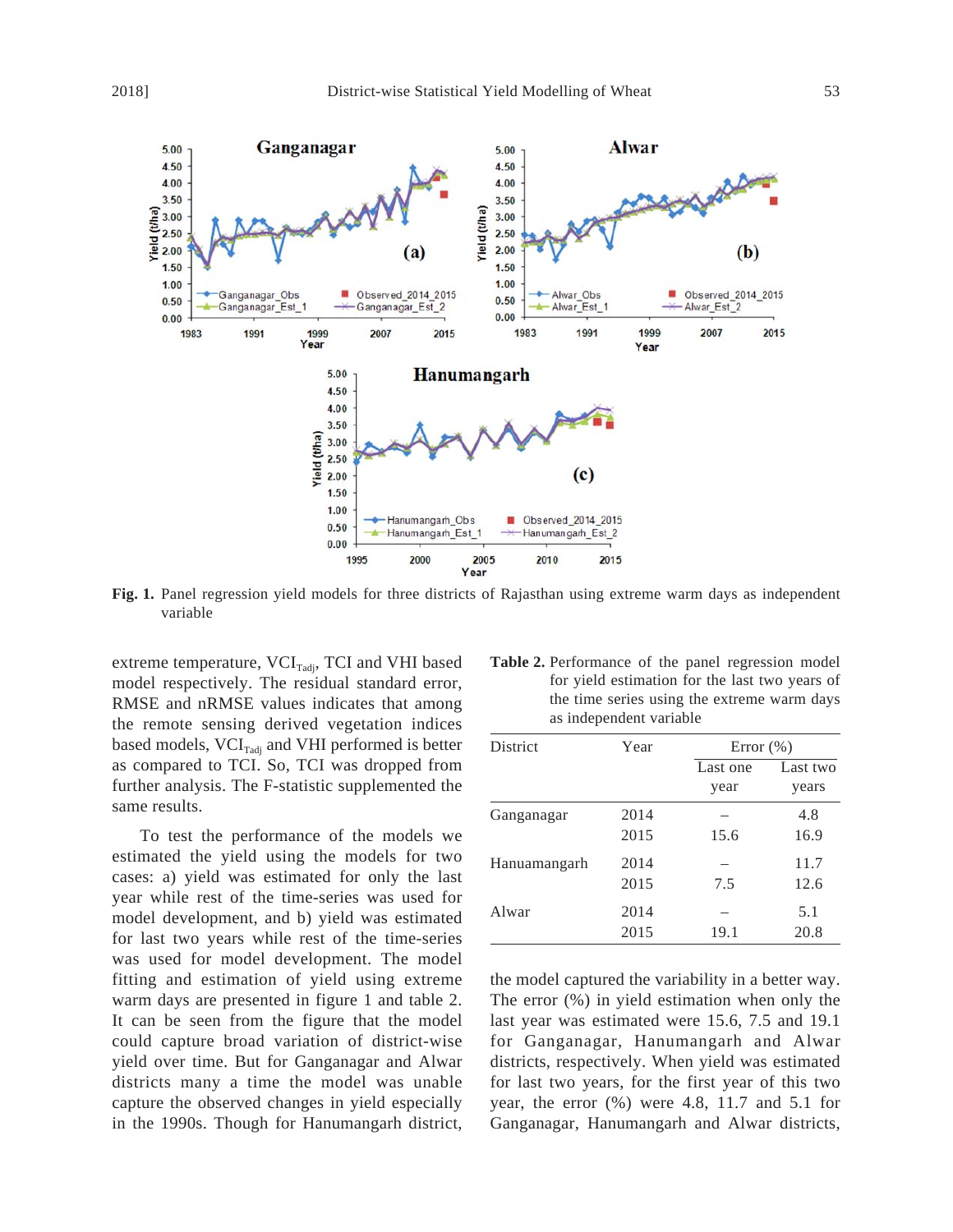

**Fig. 2.** Panel regression yield models for three districts of Rajasthan using  $VCI_{\text{radi}}$  as independent variable

respectively, which increased to 16.9, 12.6 and 20.8, respectively during the second year.

The models for estimation of yield using two remote sensing based indices i.e.  $VCI_{\text{radi}}$  and VHI are presented in figures 2 and 3 and tables 3 and 4, respectively. These models could also capture the broad variations in district yield over time. Both the models could capture the inter-year yield variability. These models even could clearly capture the large decrease in yield in years 1994 and 2010 for Ganganagar district, in 1987 and 1994 for Alwar and 2001 and 2004 for Hanumangarh district. It is clear from the figure 3 and table 4 that VHI could capture the variation in a much better way as compared to the  $\text{VCI}_{\text{Tadi}}$ for all the three selected districts. The error (%) in yield estimation using  $VCI_{\text{rad}i}$  when only the last year was estimated were 9.3, 2.9 and 11.8 for Ganganagar, Hanumangarh and Alwar districts, respectively which were 7.4, 0.9, 6.4 for VHI index based model. For  $VCI_{\text{radi}}$  based model, when yield was estimated for last two years, for the first year of this two year, the error (%) were 4.1, 5.0 and 4.8 for Ganganagar, Hanumangarh

| Year |                  | Error $(\% )$     |  |  |
|------|------------------|-------------------|--|--|
|      | Last one<br>year | Last two<br>years |  |  |
| 2014 |                  | 4.1               |  |  |
| 2015 | 9.3              | 8.2               |  |  |
| 2014 |                  | 5.0               |  |  |
| 2015 | 2.9              | 5.2               |  |  |
| 2014 |                  | 4.8               |  |  |
| 2015 | 11.8             | 10.4              |  |  |
|      |                  |                   |  |  |

| Table 3. Performance of the panel regression model |
|----------------------------------------------------|
| for yield estimation for the last two years of     |
| the time series using VCI as independent           |
| variable                                           |

and Alwar districts, respectively, which increased to 8.2, 5.2 and 10.4, respectively.

The accurate estimation of yield loss is essential for many purposes. Here, statistical modelling approach was implemented to estimate the crop yield using panel regression for district scale. District-wise fixed effect panel regression model was used for estimation of wheat crop yield. Both the weather (extreme warm days) and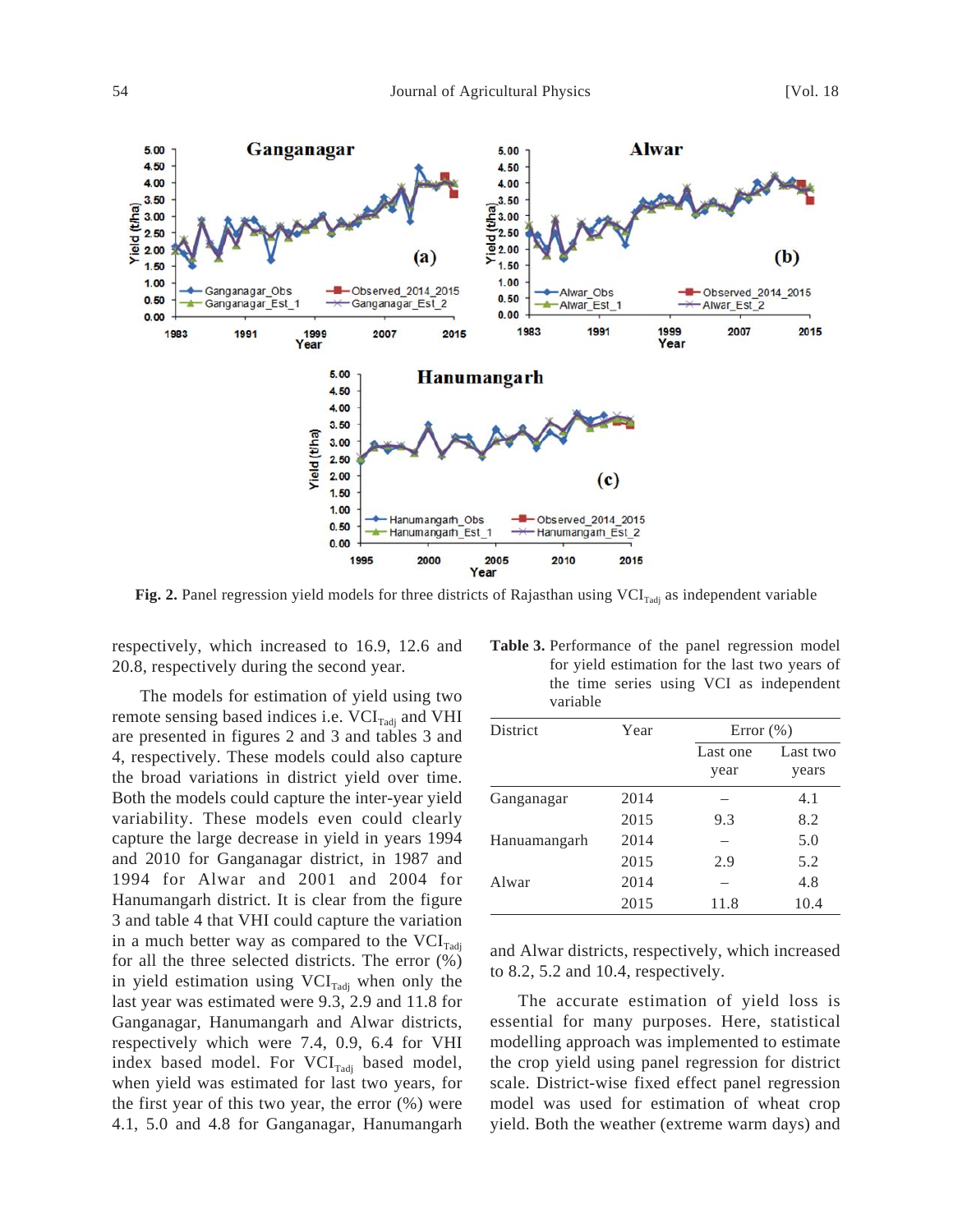

**Fig. 3.** Panel regression yield models for three districts of Rajasthan using VHI as independent variable

|                 | <b>Table 4.</b> Performance of the panel regression model<br>for yield estimation for the last two years of<br>the time series using VHI as independent<br>variable |      |  |               |  |
|-----------------|---------------------------------------------------------------------------------------------------------------------------------------------------------------------|------|--|---------------|--|
| <b>District</b> |                                                                                                                                                                     | Year |  | Error $(\% )$ |  |

| District     | Year | Error $(\% )$    |                   |  |
|--------------|------|------------------|-------------------|--|
|              |      | Last one<br>year | Last two<br>years |  |
| Ganganagar   | 2014 |                  | 4.3               |  |
|              | 2015 | 7.4              | 6.0               |  |
| Hanuamangarh | 2014 |                  | 3.4               |  |
|              | 2015 | 0.9              | 2.3               |  |
| Alwar        | 2014 |                  | 5.8               |  |
|              | 2015 | 6.4              | 4.3               |  |

remote sensing variables (VCI $_{\text{radi}}$ , TCI and VHI) could capture the broad variation in crop yield from year to year. As the time series of yield is having trend, indicating increase in yield over time, the incorporation of linear as well as quadratic time trend factor in the model improved the performance of the model (Lobell *et al*., 2011). Even though all the models using the weather as well as the remote sensing variables show high coefficient of determination for explaining the district-wise wheat yield time series, but based on F-statistic and residual standard error, remote sensing variables were found to be more effective as compared to the weather variable. Further the RMSE and normalized RMSE values for these models established closeness of their predicted yield with the reported yield. Though among the remote sensing derived indices, there were variations, the performance of VHI based model was much better as compared to the  $VCI<sub>Tadi</sub>$  and TCI based models. It may be due to the fact that the VHI index is a combined index designed from  $VCI_{\text{radi}}$  and TCI thus encompassing both information about the crop growth (NDVI) and temperature, making it more holistic. Singh *et al*. (2004) used RVI and NDVI index individually as well as in combination to estimate the Rohtak district wheat yield for 1997-98 using linear regression model. They have reported significant improvement in the performance of the model when both the indices were used in the one model. Though both these indices are only related to the crop growth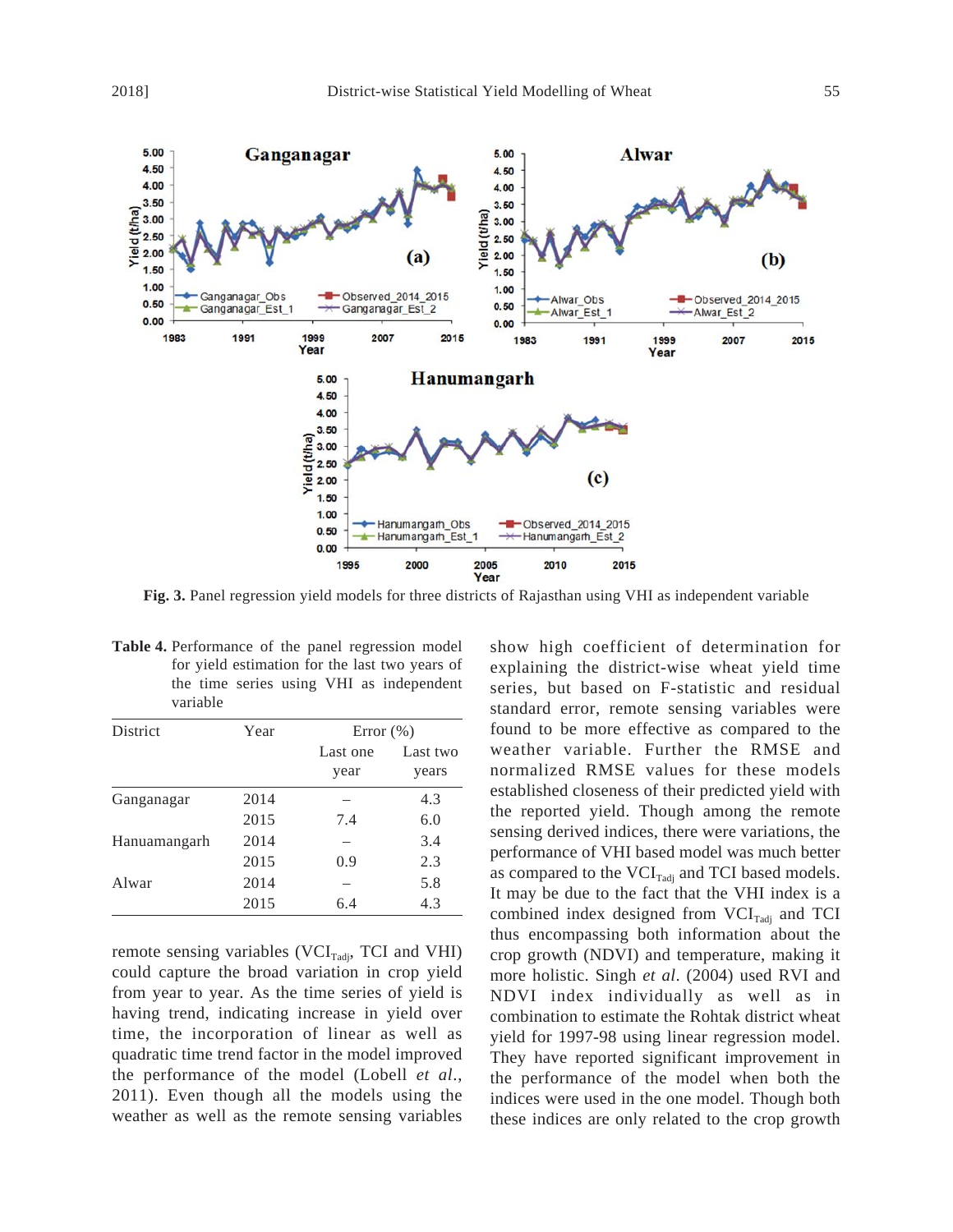still there was substantial improvement in yield model. The indices used in this study  $(VCI<sub>Tadi</sub>)$ and TCI) were especially designed to capture the effect of weather component in the crop growth (Kogan, 1990). The error in estimated yield varied based on the model but it was below 10% for all the districts for VHI based model. Further, it was seen that the accuracy was good for first year of prediction but it decreases for the second year. It indicates that the model should be used in a rolling mode, updating the parameters in each year before using it for next year.

# **Conclusions**

This study explains statistical yield models for wheat crop in three districts of Rajasthan using different weather and remote sensing variables. As wheat is a heat sensitive crop especially during the reproductive stage, the models were developed considering this period using the extreme warm days and remote sensing based indices  $(VCI<sub>Tadi</sub>$ , TCI and VHI). The district-wise fixed effect panel regression based model developed using the extreme warm days as well as remote sensing indices could capture the broad variation in the district wise wheat yield. The error was higher for extreme warm days based model, followed by TCI,  $\text{VCI}_{\text{radi}}$  and it was minimum for VHI based model. As VHI combines the information from  $VCI_{\text{radi}}$  and TCI i.e. both the crop growth/ greenness (NDVI) as well as temperature, hence it could capture the condition in a better way. Overall for VHI based index the error in estimated yield was less than 10%. Further updating of the model parameters in each year was found to yield better results for prediction in the next year.

## **Acknowledgements**

First author acknowledges the fellowship provided by the Council for Scientific and Industrial Research (CSIR) during his Ph.D. programme and study leave granted by his employer, ICAR Research Complex for NEH Region, Umiam, Meghalaya. Authors acknowledge support received from IARI in-house Project Grant IARI:NRM:14:(04) and ICAR funded National Innovations in Climate Resilient Agriculture (NICRA) Project.

#### **References**

- Asseng, S., Ewert, F., Martre, P., Rötter, R.P., Lobell, D.B., Cammarano, D., Kimball, B.A., Ottman, M.J., Wall, G.W., White, J.W. and Reynolds, M.P. 2015. Rising temperatures reduce global wheat production. *Nat. Clim. Chang.* **5(2)**: 143.
- Ayeneh, A., Van Ginkel, M., Reynolds, M.P. and Ammar, K. 2002. Comparison of leaf, spike, peduncle and canopy temperature depression in wheat under heat stress. *Field Crop Res*. **79(2)**: 173-184.
- Azhar, G.S., Mavalankar, D., Nori-Sarma, A., Rajiva, A., Dutta, P., Jaiswal, A., Sheffield, P., Knowlton, K. and Hess, J.J. 2014. Heat-related mortality in India: Excess all-cause mortality associated with the 2010 Ahmedabad heat wave. *PLoS One*. **9(3)**: e91831.
- Chakraborty, A., Seshasai, M.V.R. and Dadhwal, V.K. 2014. Geo-spatial analysis of the temporal trends of kharif crop phenology metrics over India and its relationships with rainfall parameters. *Environ Monit Assess.* **186(7)**: 4531-4542.
- Chakraborty, D., Sehgal, V.K., Dhakar, R., Das, D.K. and Sahoo, R.N. 2018. Trends and Change-Point in Satellite Derived Phenology Parameters in Major Wheat Growing Regions of North India During the Last Three Decades. *J. Indian Soc. Remote. Sens.*, **46(1)**: 59-68.
- Dhakar, R., Sehgal, V.K. and Pradhan, S. 2013. Study on inter-seasonal and intra-seasonal relationships of meteorological and agricultural drought indices in the Rajasthan State of India. *J. Arid. Environ.* **97**: 108-119.
- Duncan, J., Dash, J. and Atkinson, P.M. 2015. Elucidating the impact of temperature variability and extremes on cereal croplands through remote sensing. *Glob. Chang. Biol.* **21(4)**: 1541-1551.
- Hijmans, R.J. 2015. Geographic Data Analysis and Modeling [R package raster version 2.67].
- Klein Tank, A.M.G., Peterson, T.C., Quadir, D.A., Dorji, S., Zou, X., Tang, H., Santhosh, K., Joshi, U.R., Jaswal, A.K., Kolli, R.K. and Sikder, A.B. 2006. Changes in daily temperature and precipitation extremes in central and south Asia. *J. Geophys. Res. Atmos.* **111(D16)**.
- Klein Tank, A.M.G., Zwiers, F.W. and Zhang, X. 2009. Guidelines on Analysis of extremes in a